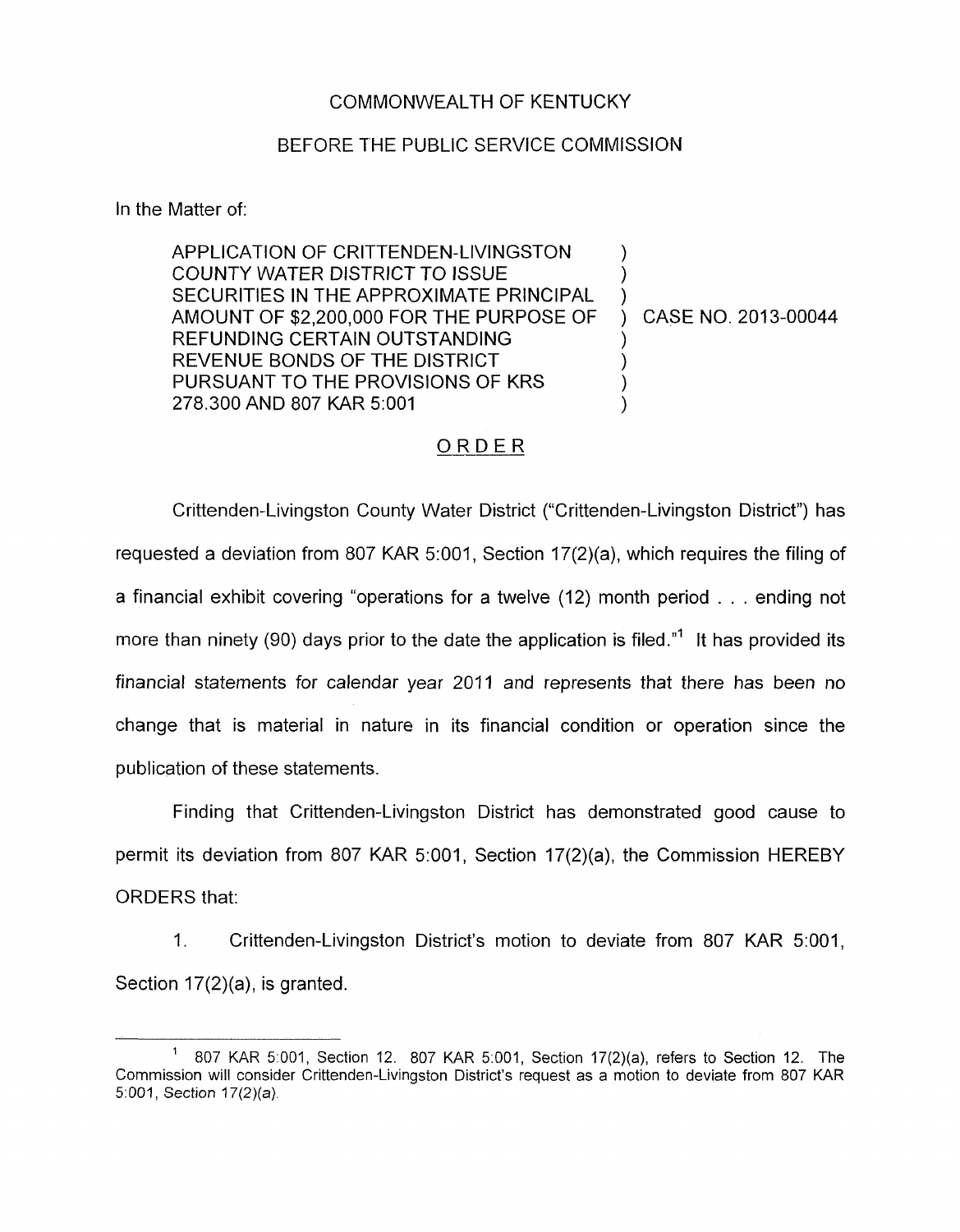2. Crittenden-Livingston District's application is considered filed as of the date of this Order.

3. Nothing contained in this Order shall preclude the Commission from requiring the production of information regarding Crittenden-Livingston District's financial condition or operations since December 31, 2011.

By the Commission Å ENTERED FEB 19 2013<br>NTUCKY PUBLIC CE COMMISSION

 $\overline{a}$ **ATTES** *Ő*irector

Case **No.** 2013-00044